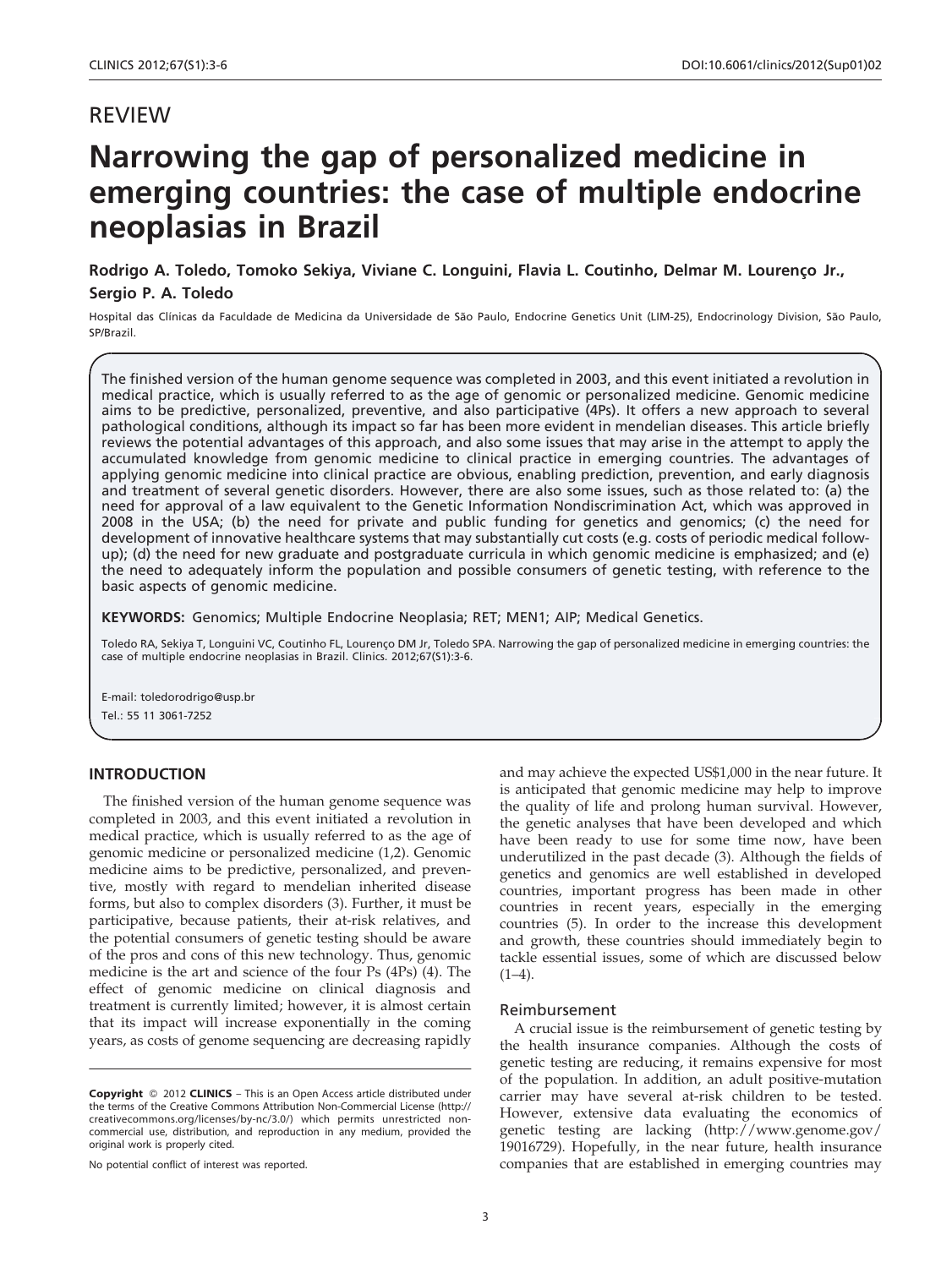Multiple endocrine neoplasias in Brazil Toledo RA et al.

agree to cover the costs of genetic diagnostic testing of their clients, and thus offer this new technology to patients and their at-risk relatives.

# Confidentiality

An important issue is the confidentially of genetic test results. In 2008, the Genetic Information Nondiscrimination Act (GINA) was approved in the USA. Approval of this law was strongly supported by Senator Edward Kennedy, among others (http://help.senate.gov/old\_site/Min\_press/2008\_ 04\_24\_a.pdf). GINA is considered to be one of the most important antidiscrimination laws approved so far in the USA. The law has two parts: one that prohibits genetic discrimination in health insurance, and one that prohibits genetic discrimination in employment.

In large areas of the world, genetic testing is not properly regulated. The lack of a GINA-like law in many countries may limit the interest of many healthy individuals and patients in participating in genetic testing. Presently, the approval of such a law constitutes a major challenge to legislators all over the world. The global approval of antidiscrimination laws would constitute one of the bases for a modern and humanized genomic medicine for the 21st century.

However, genetic testing is a fast-growing field and present laws do not cover every situation (http://health. nih.gov/topic/GeneticTestingCounseling). A critical issue is the routine inclusion of genetic testing results in a person's medical records, with the possibility that these data may be accessed by employers and health insurance companies. As far as we know, this specific and critical aspect requires further regulation in many countries. A valid approach would be to include genetic testing results in personal records only after obtaining written, specific informed consent from the patient or his/her legal guardian.

## Public [and private funding](#page-2-0)

Public [healthcare system](#page-2-0)s from different countries should consider the potential benefits of funding programs, probably based initially on searching for mendelian germline genetic mutations, such as those occurring in cancer genetics. Extensive data evaluating the economics of genetic testing are needed to give further support to these initiatives. Family screening for mendelian diseases could be the first choice (3). However, large portions of the world's population do not have access to a private healthcare system and cannot afford the expense involved in genetic testing.

It is possible that private groups supplying investment funds may play an important role by supporting small innovative companies who are researching into new and informative genetic tests.

## New medical curricula

In general, medical schools in many countries have not yet developed innovative curricula that introduce medical doctors to the world of genomic medicine. Therefore, there should be a strong effort, particularly in emerging countries, to educate graduate and postgraduate medical students in the rapidly advancing field of medical genetics and genomic medicine. In this century, clinical practitioners will be required to have substantial knowledge of personalized medicine to better manage patients with inherited conditions.

## Information to the community

Finally, the public should be informed about the basic findings and advantages to be gained from the enormous amount of research data related to genomic medicine. This information may bring several benefits. First, it would make it easier for a person to search their family medical history to find out whether there is an inherited condition in the family, facilitate the personal clinical and molecular diagnosis for any affected members, and allow members to take advantage of genetic screening, early diagnosis, and preventive treatment.

This also raises new challenges, however. The US Food and Drug Administration has been investigating how best to oversee and validate direct-to-consumer test kits. There is concern [that doubts over the validity of these tests, and](#page-2-0) inconsis[tency in results from different companies, may](#page-2-0) result i[n a strict regulatory framework that will hamper](#page-2-0) scientific innovation. Nature [has examined and reported](#page-2-0) these iss[ues \(http://dx.doi.org/10.1038/news.2010.382\).](#page-2-0)

# Genom[ic medicine in emerging countries: the](#page-2-0) Brazilia[n experience](#page-2-0)

Recen[tly, a series of six papers discussing the Brazilian](#page-2-0) public h[ealth system were published in](#page-2-0) The Lancet (6-10). These p[apers identified important advances in the Brazilian](#page-2-0) healthca[re system over the past decade, as well as several](#page-2-0) future c[hallenges in this field. Brazil is presently the second](#page-2-0) largest [emerging country within the BRIC \(Brazil, Russia,](#page-2-0) India, C[hina\) countries, with more than 190 million people.](#page-2-0) Howeve[r, a large proportion of the population does not](#page-2-0) have pri[vate healthcare insurance, and thus depends on the](#page-2-0) Brazilia[n public health system, the Unified Health System](#page-2-0) (SUS). [As a result of the economic stability and growth of](#page-2-0) the last [decade, the Brazilian government is presently](#page-2-0) funding [projects relating to human geneti](#page-2-0)cs and genomics. [The](#page-2-0) first whole-sequence determination of a plant pathogen, [Xylle](#page-2-0)la fastidiosa, carried out by the Brazilian ONSA (Organization for Nucleotide Sequencing and Analysis) Network, funded by the São Paulo State Research Foundation (FAPESP), was a landmark in genomics science in this country (11). Further investments have been made by FAPESP and the National Research Agency (CNPq) in programs such as the Human Cancer Genome, as well as medical genetics initiatives that are being developed into potential applications in the SUS.

In Brazil, the possibility of applying genomic medicine to clinical practice has not yet had a significant impact. Brazil has achieved substantial economic growth in the last decade. Nevertheless, the vast majority of the population has limited access to modern medicine and especially to genomic medicine, although some initiatives have been performed.

An example of a pioneering initiative is the screening of some of the inherited endocrine neoplasia susceptibility genes (RET, MEN1, p27Kip1, AIP, and TMEM127). This program was supported by the SUS, through the FFM (School of Medicine Foundation), and partially by FAPESP. We conducted this project from 2000 to 2011 in the largest non-profit academic hospital in Brazil: the Hospital das Clínicas of the University of São Paulo School of Medicine. DNA samples from 871 patients and their at-risk relatives were studied. Informed consent was obtained from all individuals or their parents. DNA from patients diagnosed with multiple endocrine neoplasia type 1 or 2 (MEN1 or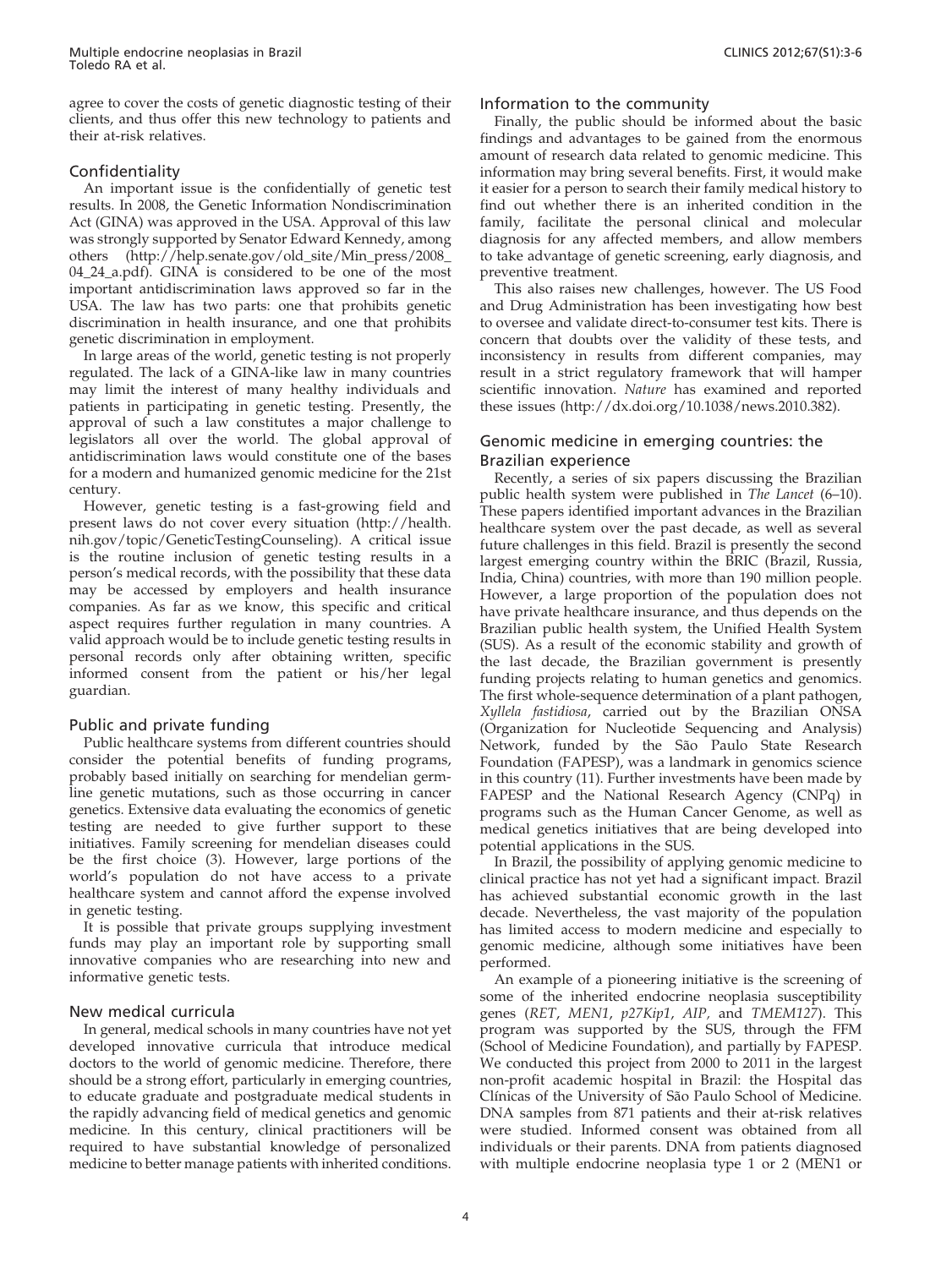<span id="page-2-0"></span>MEN2), familial isolated pituitary adenoma (FIPA), and non-syndromic familial pheochromocytoma (F-PHEO) was genetically sequenced. Out of the 871 individuals, 346 carriers of disease-causing germline mutations and 525 noncarriers were identified (12–26). The positive mutation carriers have greatly benefited from the genetic testing for the five tumor susceptibility genes. Early diagnosis, genetic counseling, and recommendation of appropriate and potentially preventive/prophylactic surgeries have been offered to patients. Consequently, high cure rates have been observed in this group of patients, particularly in RETpositive mutation carriers who were genetically detected at an early age  $(<10$  years) (12-15,24). This strategy demonstrated that public familial screening programs, attempting to apply current knowledge from genomic medicine to medical practice, may have a positive impact on the quality of healthcare systems in emerging countries.

The feedback of the referral physicians was positive and demonstrated an evident improvement in their capacity to manage the genetically diagnosed individuals and their at-risk relatives. These results confirm that Brazil needs new medical curricula emphasizing recent advances in the study of the human genomics, proteomics, and many other ''-omics''.

In 2009, the integration of genetic medicine into Brazil's universal healthcare system was approved by the government as the National Policy to Clinical Genetics Care (http://www. in.gov.br/imprensa/visualiza/index.jsp?jornal = 1&pagina = 50&data = 21/01/2009). Under this law, public healthcare systems and private insurance companies are requested to reimburse a limited amount of genetic testing. However, the implementation of this law requires regulation. Its final approval/regulation will be welcomed, as there will be better medical care for patients and their at-risk relatives.

In conclusion, genomic medicine should be predictive, personalized, preventive, and participatory. It has been implemented mostly in developed countries, and several issues remain in applying genomic medicine to clinical practice in emerging countries, such as Brazil. However, this needs to be achieved quickly in order to patients take advantage of this era of evidence-based molecular diagnosis. The effort is worthwhile; after all Whoever saves a life, it is considered as if he saved an entire world (Mishnah Sanhedrin 455).I If the purpose of applying the accumulating data from genomic medicine to clinical practice in emerging countries is achieved, it will be another step in reaching the main goal of medicine – to save lives.

## ETHICS APPROVAL

The genetic studies described here were approved by the institutional ethics committee (Cappesq – HC-FMUSP).

## RESEARCH FUNDING

Fundação de Amparo à Pesquisa do Estado de São Paulo (FAPESP), Conselho Nacional de Desenvolvimento Científico e Tecnológico (CNPq), Coordenação de aperfeiçoamento de pessoal de nível superior (Capes) and Fundação Faculdade de Medicina (FFM). Fundação de Amparo à Pesquisa do Estado de São Paulo (FAPESP, numbers 2009/11942 and 2009/15386-6), Conselho Nacional de Desenvolvimento Científico e Tecnológico (CNPq, number 401990/2010-9), Coordenação de aperfeiçoamento de pessoal de nível superior (Capes) and Fundação Faculdade de Medicina (FFM).

# ACKNOWLEDGMENTS

We thank all patients and their families who participated in th program. We also thank Maria das Graças Cavalcanti for providing excellent social support to the patients during the last 20 years. We thank the technicians, administrative staff, students, and research fellows who participated in the activities of the Endocrine Genetics Unit during the period of this program. We are also grateful to all the colleagues who referred patients to the Neoplasia Endocrine Syndromes Genetic Screening Program in recent years. We are very grateful for the constant support given to this project by Dr. Berenice B. Mendonça, Professor of Endocrinology at the Faculdade de Medicina da Universidade de São Paulo (FMUSP).

## AUTHOR [CONTRIBUTIONS](http://dx.doi.org/10.1038%2Fnature01626)

Toledo RA, [Sekiya T, and Longuini VC designed and performed the](http://dx.doi.org/10.1038%2Fnrg2735) experiments, and analyzed the data. Lourenço DM Jr, Coutinho FL, and Toledo SPA c[ontributed to the clinical information and discussion. Toledo](http://dx.doi.org/10.1111%2Fj.1749-6632.2010.05789.x) RA wrote the [paper. Toledo SPA was responsible for critical revision of the](http://dx.doi.org/10.1111%2Fj.1749-6632.2010.05789.x) manuscript re[garding intellectual content.](http://dx.doi.org/10.1186%2Fgm2)

## **REFEREN[CES](http://dx.doi.org/10.1038%2Fnrg2442)**

- 1. Collins FS, [Green ED, Guttmacher AE, Guyer MS. A vision for the future](http://dx.doi.org/10.1038%2Fnrg2442) of genom[ics research. Na](http://dx.doi.org/10.1038%2Fnrg2442)ture. 2003;422:835-47, http://dx.doi.org/ 10.1038/nature01626.
- 2. Guttmacher AE, McGuire AL, Ponder B, Stefánsson K. Personalized genomic i[nformation: preparing for the future of genetic med](http://dx.doi.org/10.1016%2FS0140-6736%2811%2960054-8)icine. Nat Rev Genet. [2010;11\(2\):161-5, http://dx.doi.org/10.1038/nrg2735.](http://dx.doi.org/10.1016%2FS0140-6736%2811%2960055-X)
- 3. Eng C. Me[ndelian genetics of rare—and not so rare—cancers. Ann N Y Acad](http://dx.doi.org/10.1016%2FS0140-6736%2811%2960055-X) Sci. 2010;12[14:70-82, http://dx.doi.org/10.1111/j.1749-6632.2010.05789.x.](http://dx.doi.org/10.1016%2FS0140-6736%2811%2960055-X)
- 4. Auffray C, [Chen Z, Hood](http://dx.doi.org/10.1016%2FS0140-6736%2811%2960055-X) L. Systems medicine: the future of medical genomics [and healthcare. Genome Med. 2009;1:2, http://dx.doi.org/](http://dx.doi.org/10.1016%2FS0140-6736%2811%2960202-X) 10.1186/gm2.
- 5. Séguin B, [Hardy BJ, Singer PA, Daar AS. Genomics, public health and](http://dx.doi.org/10.1016%2FS0140-6736%2811%2960202-X) developing [countries: the case of the Mexican National Institute of Genomic](http://dx.doi.org/10.1016%2FS0140-6736%2811%2960202-X) Medicine ([INMEGEN\). Nat](http://dx.doi.org/10.1016%2FS0140-6736%2811%2960202-X) Rev Genet. 2008;9:S5-S9, http://dx.doi.org/ 10.1038/nrg2442.
- 6. Paim J, Tra[vassos C, Almeida C, Bahia L, Macinko J. The Brazilian health](http://dx.doi.org/10.1016%2FS0140-6736%2811%2960135-9) system: hi[story, advances, and challenges. Lancet. 2011;377:1778-97,](http://dx.doi.org/10.1016%2FS0140-6736%2811%2960135-9) http://dx.[doi.org/10.1016/S0140-6736\(11\)6](http://dx.doi.org/10.1016%2FS0140-6736%2811%2960135-9)0054-8.
- 7. Victora C[G, Aquino EM, do Carmo Leal M, Monteiro CA, Barros FC,](http://dx.doi.org/10.1016%2FS0140-6736%2811%2960055-X) Szwarcwal[d CL. Maternal and child health in Brazil: progress and](http://dx.doi.org/10.1016%2FS0140-6736%2811%2960055-X) challenges. [Lancet. 2011;377:2042-53, http://dx.doi.org/10.1016/S0140-](http://dx.doi.org/10.1016%2FS0140-6736%2811%2960055-X) 6736(11)60[055-X.](http://dx.doi.org/10.1016%2FS0140-6736%2811%2960055-X)
- 8. Barreto M[L, Teixeira MG, Bastos FI, Ximenes RA, Barata RB, Rodrigues](http://dx.doi.org/10.1038%2F35018003) LC. Succes[ses and failures in the control of infectious diseases in Brazil:](http://dx.doi.org/10.1038%2F35018003) social and [environmental context, policies, interventions, and research](http://dx.doi.org/10.1038%2F35018003) needs. La[ncet. 2011;377:1877-89, http://dx.doi.org/10.1016/S0140-](http://dx.doi.org/10.1038%2F35018003) 6736(11)60[202-X.](http://dx.doi.org/10.1038%2F35018003)
- 9. Schmidt [MI, Duncan BB, E Silva GA, Menezes AM, Monteiro CA,](http://dx.doi.org/10.1590%2FS1807-59322007000400014) Barreto S[M, et al. Chronic non-communicable diseases in Brazil: burden](http://dx.doi.org/10.1590%2FS1807-59322007000400014) and curre[nt challenges. Lancet. 2011;377:1949-61, http://dx.doi.org/](http://dx.doi.org/10.1590%2FS1807-59322007000400014) 10.1016/S0[140-6736\(11\)60135-9.](http://dx.doi.org/10.1590%2FS1807-59322007000400014)
- 10. Victora CG[, Barreto ML, do Carmo Leal M, Monteiro CA, Schmidt MI, Paim](http://dx.doi.org/10.1111%2Fj.1365-2265.2007.02895.x) J, et al. He[alth conditions and health-policy innovations in Brazil: the way](http://dx.doi.org/10.1111%2Fj.1365-2265.2007.02895.x) forward. [Lancet. 2011;377:2042-53, http://dx.doi.org/10.1016/S0140-](http://dx.doi.org/10.1111%2Fj.1365-2265.2007.02895.x) 6736(11)60055-X.
- 11. Simpson A[J, Reinach FC, Arruda P, Abreu FA, Acencio M, Alvarenga R,](http://dx.doi.org/10.1210%2Fjc.2006-2394) et al. The [genome sequence of the plant pathogen](http://dx.doi.org/10.1210%2Fjc.2006-2394) Xylella fastidiosa. The Xylella fa[stidiosa Consortium of the Organization for Nucleotide](http://dx.doi.org/10.1210%2Fjc.2006-2394) Sequencin[g and Analysis. Nature. 2000;406:151-9, http://dx.doi.org/](http://dx.doi.org/10.1210%2Fjc.2006-2394) 10.1038/35[01800](http://dx.doi.org/10.1210%2Fjc.2006-2394)3.
- 12. Lourenço [DM Jr, Toledo RA, Coutinho FL Margarido LC, Siqueira SA,](http://dx.doi.org/10.1210%2Fjc.2009-1355) dos Santos [MA, et al. The impact of clinical and genetic screenings on the](http://dx.doi.org/10.1210%2Fjc.2009-1355) manageme[nt of the multiple endocrine neoplasia type 1. Clinics.](http://dx.doi.org/10.1210%2Fjc.2009-1355) 2007;62:465-76, http://dx.doi.org/10.1590/S1807-59322007000400014.
- 13. Toledo RA, Lourenco DM, Coutinho FL, Ouedas E, Mackowiack I, Machado MC, et al. Novel MEN1 germline mutations in Brazilian families with multiple endocrine neoplasia type 1. Clin Endocrinol. 2007;67:377-84, http://dx.doi.org/10.1111/j.1365-2265.2007.02895.x.
- Toledo RA, Lourenço DM Jr, Liberman B, Cunha-Neto MB, Cavalcanti MG, Moyses CB, et al. Germline mutation in the aryl hydrocarbon receptor interacting protein gene in familial somatotropinoma. J Clin Endocrinol Metab. 2007;92:1934-7, http://dx.doi.org/10.1210/jc.2006- 2394.
- 15. Toledo RA, Wagner SM, Coutinho FL, Lourenço DM Jr, Azevedo JA, Longuini VC, et al. High penetrance of pheochromocytoma associated with the novel C634Y/Y791F double germline mutation in the RET